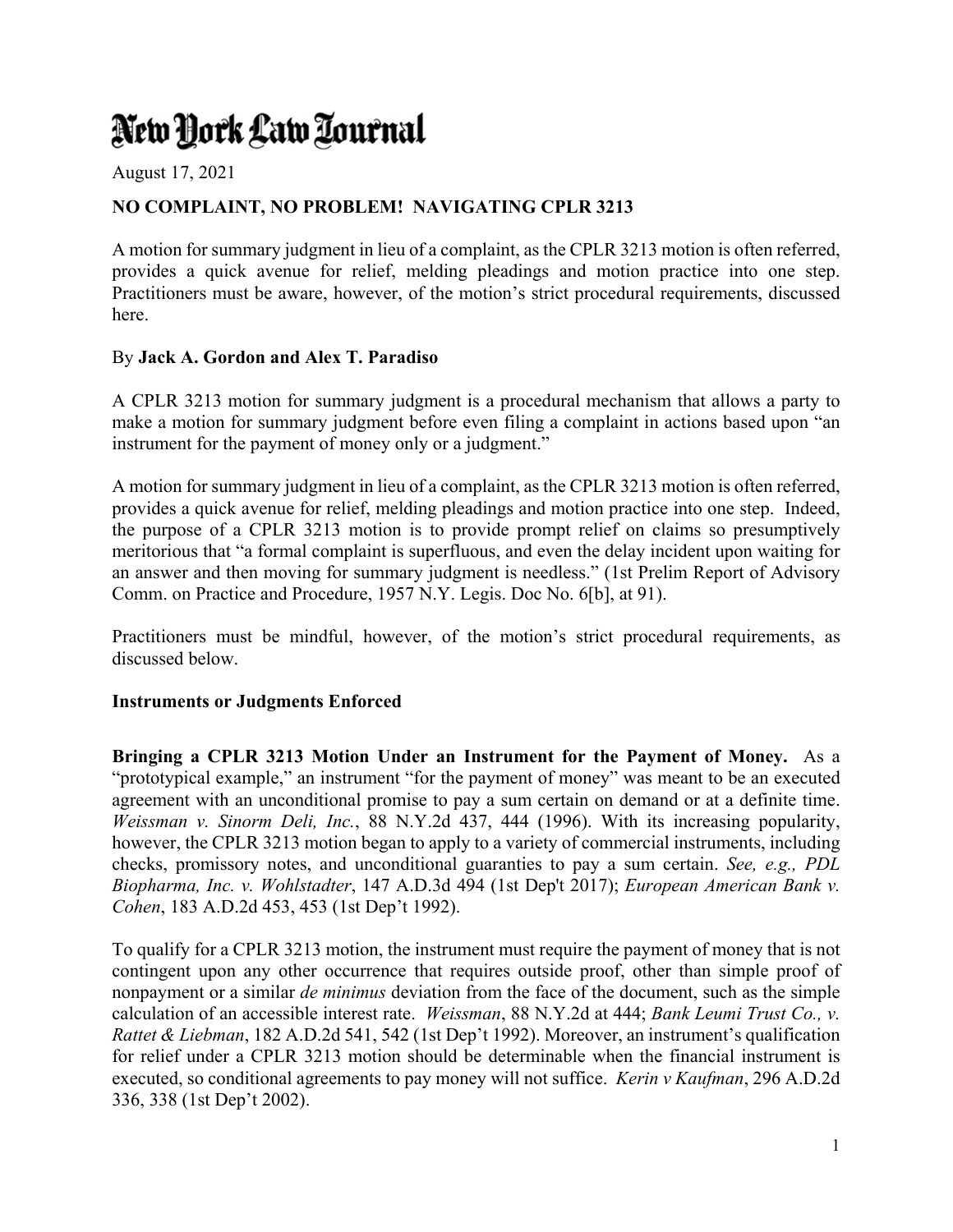An instrument for the payment of money will remain within CPLR 3213 even if it provides additional terms, so long as such additional terms do not require further performance *as a condition precedent to payment*. *Bank of Am., N.A. v. Lightstone Holdings, LLC*, 2011 N.Y. Slip Op. 51702(U), 2011 WL 4357491 (N.Y. Sup. Ct., N.Y. Cty., July 14, 2011) (citing *UBS Commercial Mortg. Trust 2007–FL1 v. Garrison Special Opportunities Fund L.P.*, 2011 N.Y. Slip Op. 51774(U), 2011 WL 900949 (N.Y. Sup. Ct., N.Y. Cty., Mar. 8, 2011).

**Bringing a CPLR 3213 Motion Under a Judgment.** A CPLR 3213 motion may be based on any of three kinds of judgments: a New York state judgment, a judgment from a U.S. court outside of the state of New York, or a foreign country money judgment.

A New York state judgment is typically enforceable under Articles 51 and 52 of the CPLR, and Article 7 of the Real Property and Proceedings Law, for ten years since the judgment is docketed. CPLR 5014(1). If a party intends to enforce the judgment after that time, it should first bring a CPLR 3213 motion to renew the money judgment. *Lull v. Van Tassell*, 171 A.D.3d 1155 (2d Dep't 2019).

A judgment from a U.S. court outside of New York is typically enforceable under the Full Faith and Credit Clause of the U.S. Constitution. Procedurally, an out-of-state judgment may be registered in New York under Article 54 of the CPLR. CPLR 5401, however, precludes the registration of an out-of-state judgment obtained by default or confession. Thus, a party seeking to enforce an out-of-state judgment obtained by default or confession is better served by properly bringing a CPLR 3213 motion. *Progressive Intern. Co. v. Varun Continental, Ltd.*, 16 A.D.3d 476 (2d Dep't 2005).

Different from an out-of-state judgment, a money judgment from a foreign county is typically converted to a New York state judgment under Article 53 of the CPLR. Yet CPLR 5301(b) precludes Article 53 conversions of foreign country judgments when based on taxes, fines, penalties, or judgments for support in matrimonial or family matters. In these circumstances, a party may bring a CPLR 3213 motion to convert those judgments into New York judgments, unless there are grounds for non-recognition under CPLR 5304. *Abu Dhabi Commercial Bank PJSC v. Saad Trading, Contr. and Fin. Services Co.*, 117 A.D.3d 609, 610 (1st Dep't 2014).

### **Filing Procedures**

When filing a CPLR 3213 motion, the plaintiff should include the summons, notice of motion, affirmation, affidavit(s), exhibit(s), and a memorandum of law. The plaintiff must also immediately submit a Request for Judicial Intervention.

In its response, the defendant may object (*e.g.*, for lack of personal jurisdiction), bring affirmative defenses, or cross move to dismiss. The defendant will need to mount an opposition to the CPLR 3213 motion in its initial response. If the court denies the defendant's objections or cross motions, it will immediately proceed to assess the plaintiff's CPLR 3213 motion without awaiting further motion papers. *Alfred E. Mann Living Trust v. ETIRC Aviation S.A.R.L.*, 78 A.D.3d 137, 142 (1st Dep't 2010). Additionally, the defendant may not bring counterclaims, unless they amount to a